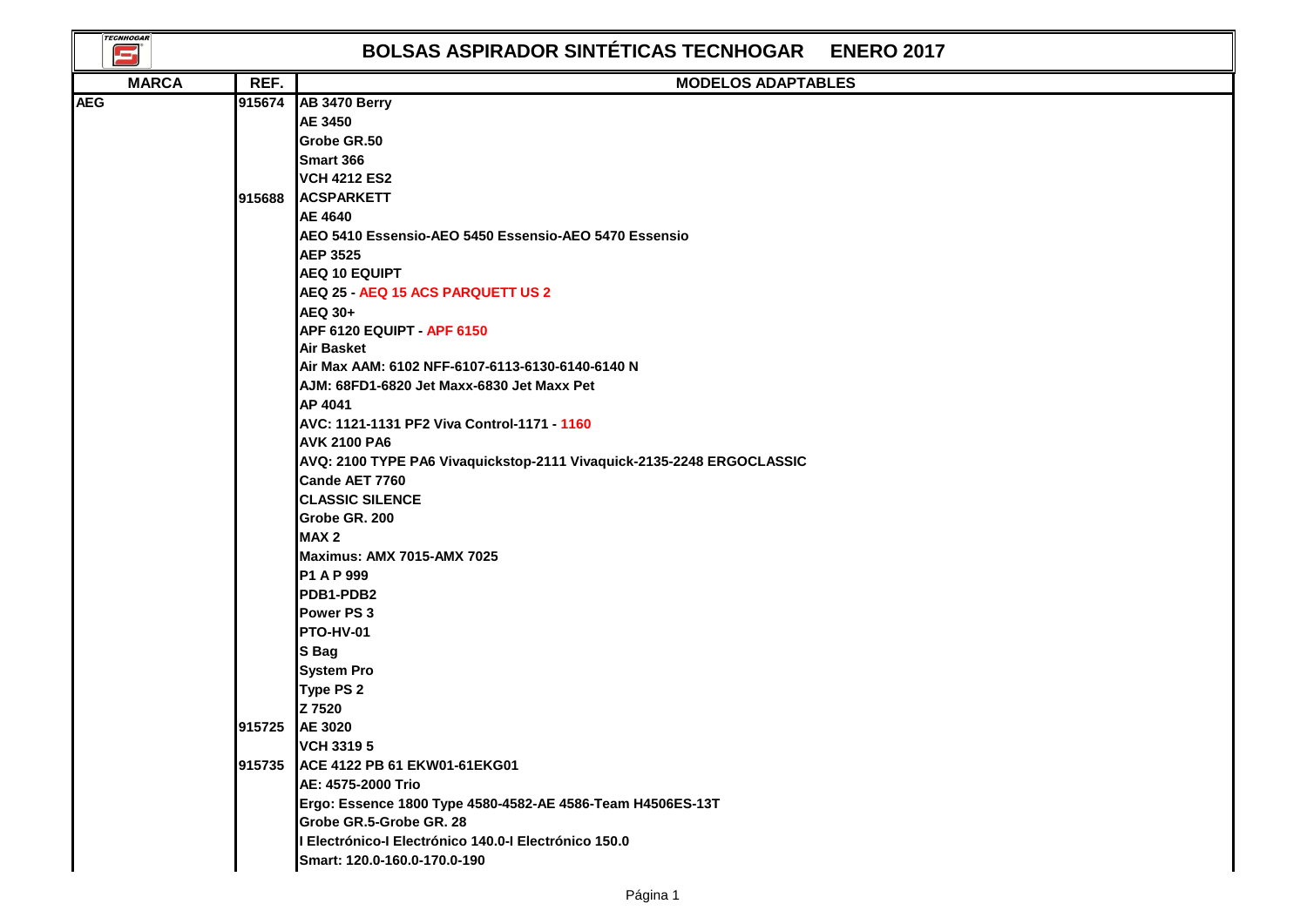| <b>TECNHOGAR</b><br>Œ. |        | <b>BOLSAS ASPIRADOR SINTÉTICAS TECNHOGAR</b><br><b>ENERO 2017</b>                                                                                                                                                                                                                                                                                                                                                                                                                                                                                                                                                                                                                                                                                                                                                                                                                                                                                   |
|------------------------|--------|-----------------------------------------------------------------------------------------------------------------------------------------------------------------------------------------------------------------------------------------------------------------------------------------------------------------------------------------------------------------------------------------------------------------------------------------------------------------------------------------------------------------------------------------------------------------------------------------------------------------------------------------------------------------------------------------------------------------------------------------------------------------------------------------------------------------------------------------------------------------------------------------------------------------------------------------------------|
| <b>MARCA</b>           | REF.   | <b>MODELOS ADAPTABLES</b>                                                                                                                                                                                                                                                                                                                                                                                                                                                                                                                                                                                                                                                                                                                                                                                                                                                                                                                           |
|                        | 915740 | Vampyr CE 2300 HFE<br>Vampyr CE: 200 a 299-700-950 Ecotec-1700.0-1700.1-1800 Confort-2000 a 2999-5000 a 5999-660.0-670.0-680<br>Vampyr CE: 692.1 Parketto-692.2 Parketto Power-698-1400-4111-4120EL-4130-4132-4135-4150-K4170-K4200-SM 8 CL2- 5.1700<br>Vampyr CE: Azzurro-Compact-Fresh-Jubilee-Lemon-Luxor.1-Megapower-Parketto-Power-Powerstar-Power Trio-Sprint<br>Vampyr: 1500.0-1600-16051700E-1804-1805-Red Zac Electronic-Rosso-SCE.0-SCE.1-Sun-TC Power Line<br>Vampyr: 5038-5039-5040-5040 ELECTRONIC-5041-5045-5046-5047-5048-5049<br>Vampyr: T2.0 Blau-T2.0 Ciclonic-T2.1-T2.6 Ciclonic-T2 Ultra Eagle-T2.2 Eagle-T2.4 Electronic-T2.5 Turbo Electronic<br>Vampyrino: 100-199-920 Ecotec-Car & Clean-Colore-Space-E-EC-LX-RX-S-SX<br>Grobe Gr. 22 a 26<br>Vampyr TC: 120.0-130.0-310-320-340-Ed 2000-355/CE 335--Power Line<br>Vampyr: Serie 6000<br>Vampyr: Serie 700<br>Vampyr: Serie 7000<br>Vampyr: Serie 800<br>Vampyr: Serie 8000 |
| <b>AKASHI</b>          | 915674 | AK 511-AM-GM-VM                                                                                                                                                                                                                                                                                                                                                                                                                                                                                                                                                                                                                                                                                                                                                                                                                                                                                                                                     |
| <b>ALFA</b>            | 915674 | 7887-7889-7893-7894-7898-7902-7903-7904-7909                                                                                                                                                                                                                                                                                                                                                                                                                                                                                                                                                                                                                                                                                                                                                                                                                                                                                                        |
|                        | 915725 | 7888                                                                                                                                                                                                                                                                                                                                                                                                                                                                                                                                                                                                                                                                                                                                                                                                                                                                                                                                                |
| <b>AMSTRAD</b>         | 915735 | VC:003-005                                                                                                                                                                                                                                                                                                                                                                                                                                                                                                                                                                                                                                                                                                                                                                                                                                                                                                                                          |
| <b>ANSONIC</b>         | 915674 | <b>AS 10</b>                                                                                                                                                                                                                                                                                                                                                                                                                                                                                                                                                                                                                                                                                                                                                                                                                                                                                                                                        |
| <b>ARIETE</b>          | 915674 | 2425-2715-2720 Eternity-2725 Eternity-2732-Eco Power-2780 Diablo-2781-Smart 2784                                                                                                                                                                                                                                                                                                                                                                                                                                                                                                                                                                                                                                                                                                                                                                                                                                                                    |
| <b>ASTRO</b>           | 915674 | CH 811                                                                                                                                                                                                                                                                                                                                                                                                                                                                                                                                                                                                                                                                                                                                                                                                                                                                                                                                              |
| <b>BECKEN</b>          | 915674 | Zefiro CP CY3601A                                                                                                                                                                                                                                                                                                                                                                                                                                                                                                                                                                                                                                                                                                                                                                                                                                                                                                                                   |
| <b>BERTHEN</b>         | 915674 | <b>CB 716 A</b>                                                                                                                                                                                                                                                                                                                                                                                                                                                                                                                                                                                                                                                                                                                                                                                                                                                                                                                                     |
| <b>BLUESKY</b>         |        | 915649 AP 150.8-BVC: 236-2022<br>915667 <b>AP 130.0-BVC 1600-BVC 8508</b><br>915674 AP 130.9<br><b>BVC 50 BAP-16</b><br><b>BVC 50 BA-16</b><br>915725 BVC 3307-BVC8509<br>JC 860-JC 863-JC 901                                                                                                                                                                                                                                                                                                                                                                                                                                                                                                                                                                                                                                                                                                                                                      |
|                        |        | <b>VCH 3307</b><br>915735 BVC 1805                                                                                                                                                                                                                                                                                                                                                                                                                                                                                                                                                                                                                                                                                                                                                                                                                                                                                                                  |
| <b>BOMANN</b>          |        | 915649 CB: 992-BS 973<br>915667 CB: 950-993<br>915674 BS: 900-901-985CB-988CB/CB: 895-925-926-940-941-942-948-949-957-965-991<br>915725 CB: 917-918-929-952-953                                                                                                                                                                                                                                                                                                                                                                                                                                                                                                                                                                                                                                                                                                                                                                                     |
| <b>BOSCH</b>           | 915639 | Arriba BSG 1500<br><b>BBZ 71 AFK</b><br>BSG: 1400 Tipo K-1501-1511-1600-1800-1802<br><b>BSN 2010/01</b>                                                                                                                                                                                                                                                                                                                                                                                                                                                                                                                                                                                                                                                                                                                                                                                                                                             |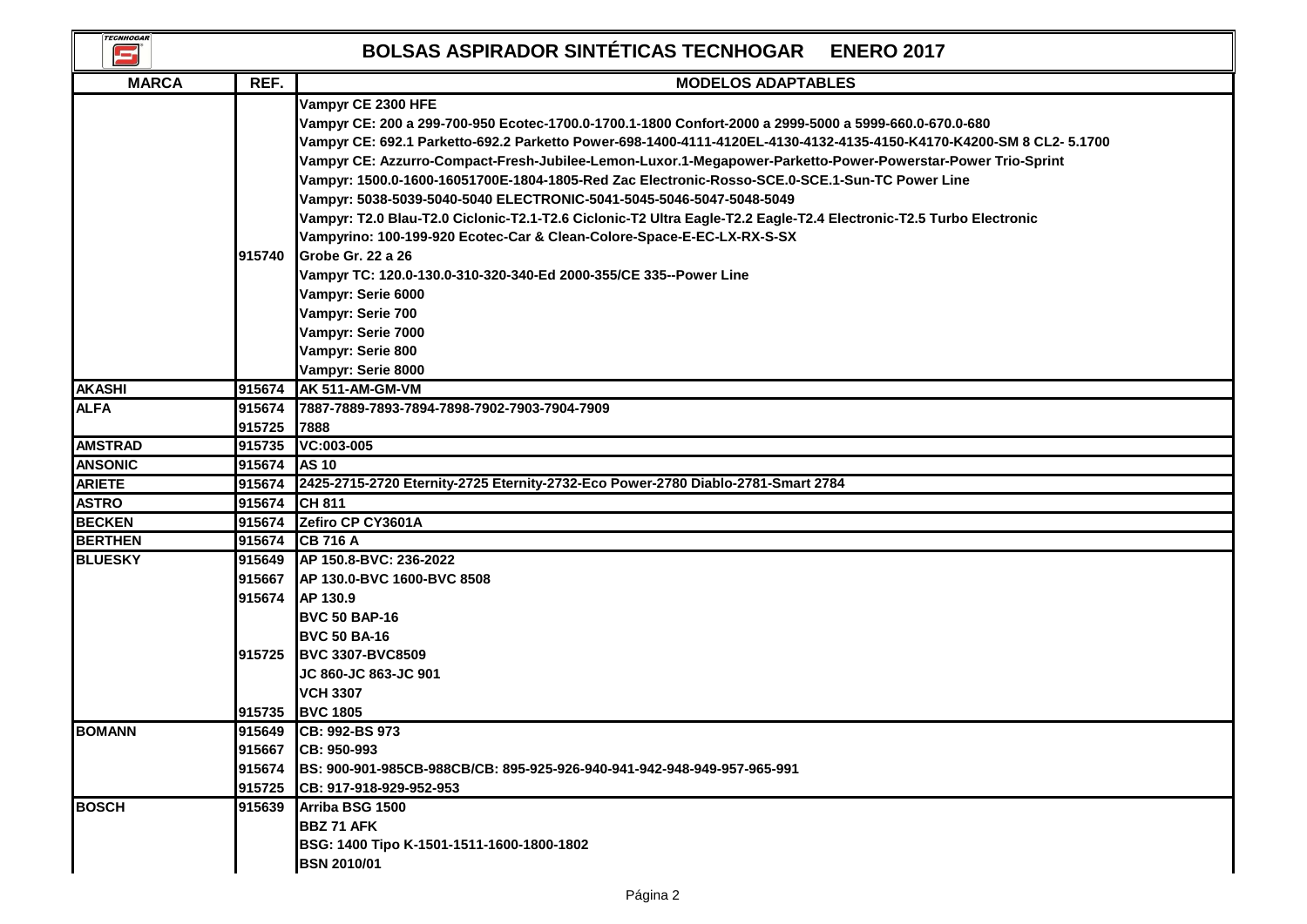| <b>TECNHOGAR</b><br>S |        | <b>BOLSAS ASPIRADOR SINTÉTICAS TECNHOGAR</b><br><b>ENERO 2017</b>                                                                                                                                                                                                                                                                                                                                                                                                                                                                                                                                                                                                                                                                                                                                                                                                                                                                                                                                                                                                  |
|-----------------------|--------|--------------------------------------------------------------------------------------------------------------------------------------------------------------------------------------------------------------------------------------------------------------------------------------------------------------------------------------------------------------------------------------------------------------------------------------------------------------------------------------------------------------------------------------------------------------------------------------------------------------------------------------------------------------------------------------------------------------------------------------------------------------------------------------------------------------------------------------------------------------------------------------------------------------------------------------------------------------------------------------------------------------------------------------------------------------------|
| <b>MARCA</b>          | REF.   | <b>MODELOS ADAPTABLES</b>                                                                                                                                                                                                                                                                                                                                                                                                                                                                                                                                                                                                                                                                                                                                                                                                                                                                                                                                                                                                                                          |
|                       | 915686 | Type K<br>Type VNBS 100<br>VCBS:118 V 00-122 V 00<br>VSN 1600 03/V00<br>Activa 60-Activa 61-Activa 62<br><b>BGL 2A100-BGL A112 GL20-GL 20</b><br><b>BGL 2B1128</b><br><b>BGL 35127</b><br>BGL 3A117A-BGL 3A212 GL30-GL 30<br><b>BGL 4SIL69W</b><br>BGL 8 ALL 2 - BGL 8 PER F4 INGENIUS - BSL 4 SIL 69 W<br><b>Compact 7-Compact 11</b><br>GL30 ProParquet - GL 40<br><b>MOVE ON</b><br>Optima 52<br><b>Perfect 8-Proparquet</b><br><b>Powermax</b><br>Sphera-Solida<br>Series Alpha: 11-21-22-31-111-213-231-232-312-313-321-Exclusiv<br><b>Series BBD</b><br>Series BBS: 5-6-7-8-10-11-20-22-24-25-26-27-28-29-6317-6201-6204/02<br>Series BBZ: 2-6-8-41FG-51AF-52AFG1-6AF1<br>Series BS 55<br>Series BSA: 2100/02-2222/02-2446-2453-2510-2622-2700-2822-2823/05-2833-2835-2877-2880-2882-3100-1000KA/05/06<br>Series BSC: 1117 Easy Control<br>Series BSD: 1101-1201-2601-2800-28002-2805-2822-3023-3030/06-3031-3081-3083 Sphera-3300<br><b>Series BSF/BSF 1103/03</b><br>Series BSG: 4-6-7-41800-61700-61800/01 LOGO-61830-61922-62023-62082-62083-62400-62580 |
|                       |        | Series BSG: 71636 Prosilenc-71830-71866/01-72022-72223-7251<br>Series BSGL: 3-4-5-2 Move 1-2 Move 2-2 Move 3-2 Move 4-42232 GL 40 Automatic-4223 01-3-31232-32015-32210-32211-52322-52532-5Z0001<br>Types: D-E-F-G-GXXL-H<br>VBBS 600 V 02-VBBS 700V00 Formula<br><b>VCBS 550 V 20</b><br>IZOO 0                                                                                                                                                                                                                                                                                                                                                                                                                                                                                                                                                                                                                                                                                                                                                                   |
| <b>BROTHERS</b>       | 915674 | BR: 3331-3333                                                                                                                                                                                                                                                                                                                                                                                                                                                                                                                                                                                                                                                                                                                                                                                                                                                                                                                                                                                                                                                      |
|                       | 915725 | <b>BR 3338</b>                                                                                                                                                                                                                                                                                                                                                                                                                                                                                                                                                                                                                                                                                                                                                                                                                                                                                                                                                                                                                                                     |
| <b>CARREFOUR HOME</b> | 915535 | <b>DVC 140-11</b><br><b>HVC 180 12</b>                                                                                                                                                                                                                                                                                                                                                                                                                                                                                                                                                                                                                                                                                                                                                                                                                                                                                                                                                                                                                             |
|                       | 915649 | VD8101A-02<br>CVC 8109-11<br><b>HVC 40 BA14</b>                                                                                                                                                                                                                                                                                                                                                                                                                                                                                                                                                                                                                                                                                                                                                                                                                                                                                                                                                                                                                    |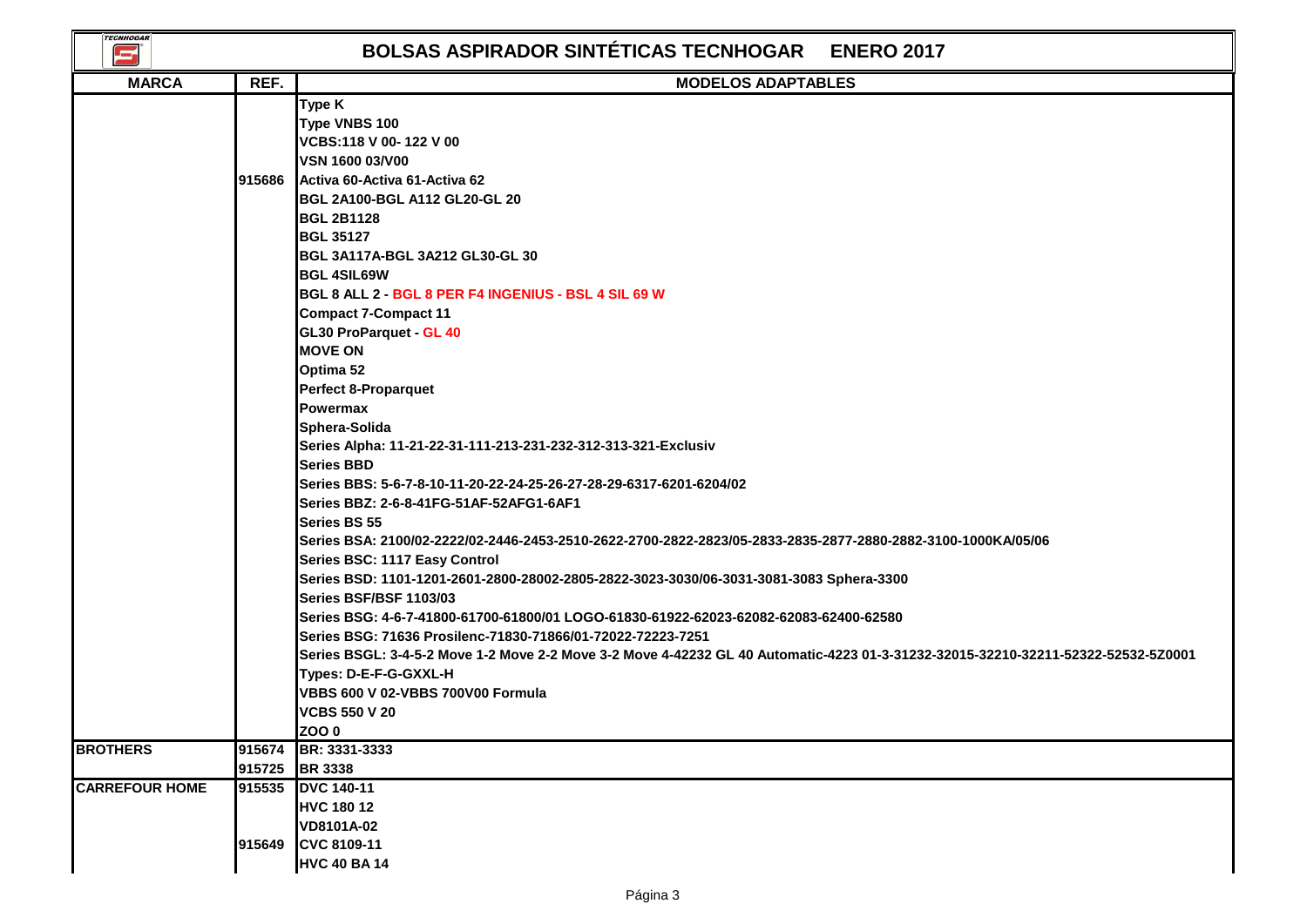| <b>TECNHOGAR</b><br>E |                                   | <b>BOLSAS ASPIRADOR SINTÉTICAS TECNHOGAR ENERO 2017</b>                                                                                                                                                                                                                                                                                                                                                          |
|-----------------------|-----------------------------------|------------------------------------------------------------------------------------------------------------------------------------------------------------------------------------------------------------------------------------------------------------------------------------------------------------------------------------------------------------------------------------------------------------------|
| <b>MARCA</b>          | REF.                              | <b>MODELOS ADAPTABLES</b>                                                                                                                                                                                                                                                                                                                                                                                        |
|                       | 915674<br>915741                  | <b>HVC 160 GN13</b><br>V8109-01<br><b>CVC 200-11</b><br><b>HVC 10 BA-14</b><br>HVC 138-10<br><b>HVC 200C 13</b><br><b>HVC 202-12</b><br>HVC 372-0-8<br>HVC 813-10<br><b>HVC 8601</b><br>Spirea                                                                                                                                                                                                                   |
| <b>CLATRONIC</b>      | 915649                            | <b>IBS: 1222-1250-1264-1272-1275-1287</b>                                                                                                                                                                                                                                                                                                                                                                        |
|                       | 915667<br>915674<br>915725        | <b>BS: 1224-1231</b><br>IBS: 900-1204-1205-1208-1211-1211E-1212-1215-1217-1219-1220-1221-1223-1225-1226-1232-1237-1245-1254-1600MT<br>BS: 1201-1202-1203-1206-1207-1210-1214-1216-1227-1238                                                                                                                                                                                                                      |
| <b>DAEWOO</b>         | 915621                            | <b>ID 191</b>                                                                                                                                                                                                                                                                                                                                                                                                    |
|                       | 915674                            | RC: 110-110B-300-320 B AL-320 F-323-370 F-371 BC-3006 F-3006 SR-3705 BYA-805 H<br>D: 205-209-406-407-605-609-705<br><b>RC 4085 BLBA</b><br>RC:105-107-170-190K-405-407-450-3705 BYA-4006BA-4008BB-7004F-7005F-7005S                                                                                                                                                                                              |
| <b>DAMIK</b>          | 915674                            | 150-151                                                                                                                                                                                                                                                                                                                                                                                                          |
| <b>DE LONGHI</b>      | 915674<br>915741                  | Darel QZ12Z.04/Serie Romeo XTD: 2040-2050 C/XTL: 190 PE-210 PE-212 PET<br><b>STL 154 E Maximum</b><br>XD: 1000-1036<br>XT: 1200 Compacto-1200 Floorline-1300 Compacto-1300 Floorline<br>XTC Compacto 14 E<br><b>XTCA Sun</b><br>XTE: 1200-1300 E Maximum<br><b>XTL Floorline</b><br>XTL: 13-14 EX 2-130 E Maximum-135 E-EX 2 Maximum<br>XTL: 140 E Maximum-145 E-EX 2- 150-160 E Maximum<br><b>XTR Floorline</b> |
| <b>DILEM</b>          |                                   | 915725   ETA 416-ETA 417-ETA 1416-ETA 1417-ETA 7417-Tiro-Windy                                                                                                                                                                                                                                                                                                                                                   |
| <b>DIRT DEVIL</b>     | 915649 Cooper<br>915674<br>915725 | Derby-Energy-Galaxy-M 3200 BG-1-M 3050-M 7020 0-M 7060-M 7098 1-M 7098 2-M 7100 3-CJ 001 A-KN 001 A<br>Raim 1565 2-Royal Lifty-Skuppy M-7011-3-M 7012-1 POP STER<br><b>DD 260</b>                                                                                                                                                                                                                                |
| <b>ECRON</b>          | 915649                            | Compact VC 2050                                                                                                                                                                                                                                                                                                                                                                                                  |
| <b>ELECTROLUX</b>     | 915674<br>915674<br>915688        | Convey Max VC 2030-CJ 460 Silverpower<br><b>AE 3450</b><br>Clario: Z1900-Z1995-Z2000-Z2999                                                                                                                                                                                                                                                                                                                       |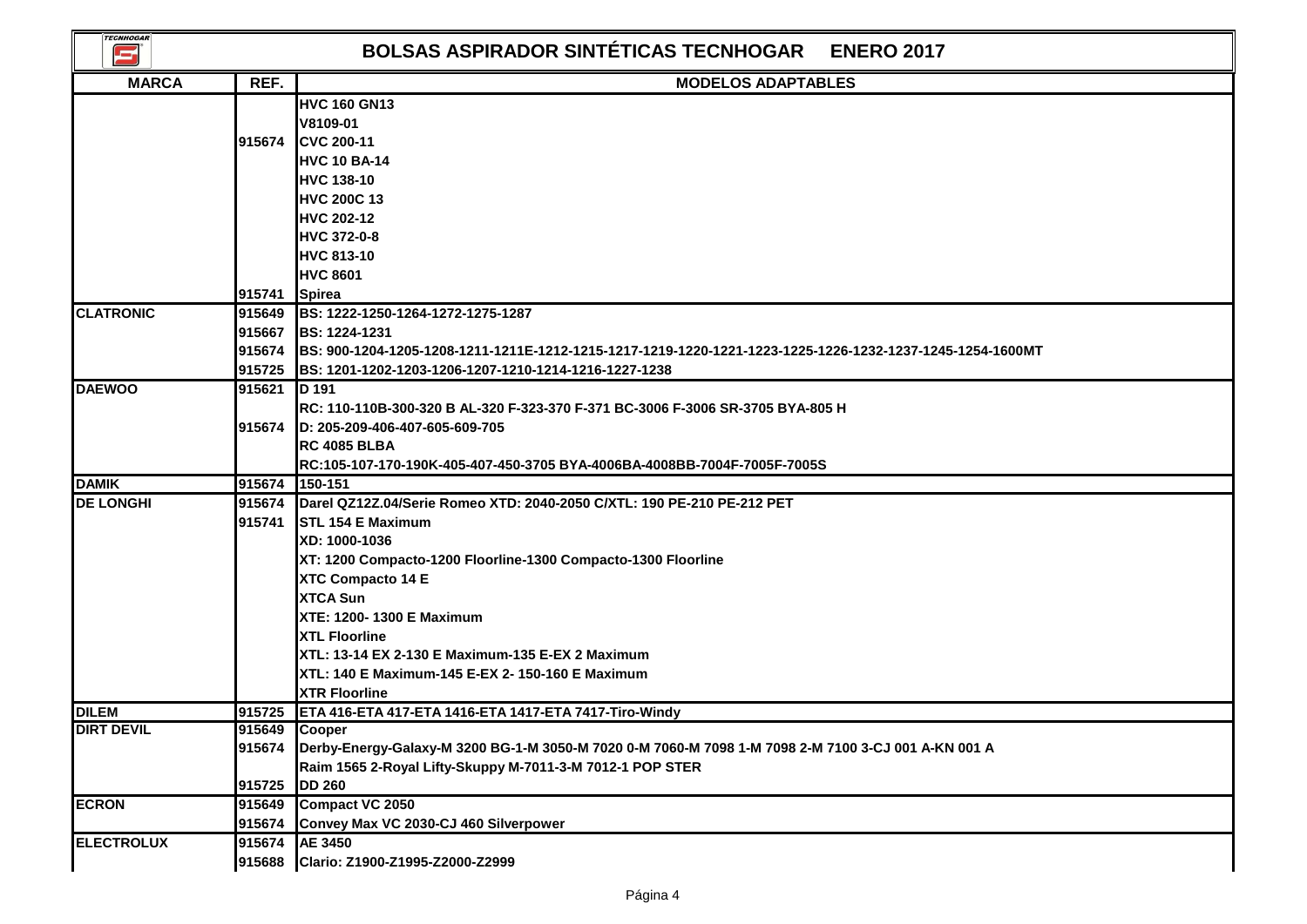| <b>TECNHOGAR</b><br>S, |                  | <b>BOLSAS ASPIRADOR SINTÉTICAS TECNHOGAR ENERO 2017</b>                                                                                                                                                                                                                                                                                                                                                                                                                                                                                                                                                                                                                                                                                                                                                                                                  |
|------------------------|------------------|----------------------------------------------------------------------------------------------------------------------------------------------------------------------------------------------------------------------------------------------------------------------------------------------------------------------------------------------------------------------------------------------------------------------------------------------------------------------------------------------------------------------------------------------------------------------------------------------------------------------------------------------------------------------------------------------------------------------------------------------------------------------------------------------------------------------------------------------------------|
| <b>MARCA</b>           | REF.             | <b>MODELOS ADAPTABLES</b>                                                                                                                                                                                                                                                                                                                                                                                                                                                                                                                                                                                                                                                                                                                                                                                                                                |
|                        |                  | ErgoSpace ESCLASSICR-ErgoSpace ESGREEN<br>Excellio: Z 5000-Z 5010-Z5020-Z5025-Z 5029-Z 5030-Z 5040-Z 5045-Z 5228-Z 5229-Z 5240-Z 5245<br><b>Maria</b><br><b>MIM 1-MIM 2</b><br>Oxigen: Z5500-Z5510-Z5520-Z5530-Z5540-Z5550-Z5560-Z5640<br>Parketto Ergospace XXL: 110-130-140-140 Box1-210/PA2 XXL51A<br>S Bag<br><b>Silence</b><br>Smart VAC: Z 5000-Z 5695<br>UltraOne:ZUOGREEN-ZUOANIMAL-ZUOORIGINR-ZUOQUATTRO - POL 4<br>Ultra Silencer:2 Green-ZUSGREEN-All Floor-ORIGINB<br>Z: 1910 a 1945-2000-2020-2030 Automatic-3330-3340-3341-3351-3365-3372-8820 WP Ultraone-8830 PSK Ultraone-8850-8860 C Ultraone<br><b>ZCS 2100</b><br>ZE: 322-335-346-2025-2251-2271-305 SC<br>ZEG: 301 Ergospace<br>ZO: 6310-6330<br>ZUS: 3385P-G 3000-3960-3970P<br><b>ZUSORIGDB+</b><br>SILENT PERFORMER ZSPGREEN - ZSPANIMAL<br>915735 61 Ekwo 1<br>Power 24P<br>XIO |
|                        |                  | Z: 1020.0-1030 S-1910                                                                                                                                                                                                                                                                                                                                                                                                                                                                                                                                                                                                                                                                                                                                                                                                                                    |
| <b>ELECTRONIA</b>      | 915649           | <b>BST 818C Minerva</b>                                                                                                                                                                                                                                                                                                                                                                                                                                                                                                                                                                                                                                                                                                                                                                                                                                  |
| <b>ELSAY SIPLEC</b>    |                  | 915649 L 54 ECO                                                                                                                                                                                                                                                                                                                                                                                                                                                                                                                                                                                                                                                                                                                                                                                                                                          |
|                        |                  | 915674 L 539 A VC                                                                                                                                                                                                                                                                                                                                                                                                                                                                                                                                                                                                                                                                                                                                                                                                                                        |
| <b>EUROPA</b>          | 915674           | Style BS 900                                                                                                                                                                                                                                                                                                                                                                                                                                                                                                                                                                                                                                                                                                                                                                                                                                             |
| <b>FAGOR</b>           | 915674           | 915649 VC 9108 Triton<br>VCE: 301-302-303-2050 CP<br>VCE: 150-160-165 Evolution-175-180 Bioclean-240E-341-355-365-370-371-380-390-1800CP-1820CP-1900<br>VCE: 222CP-2000CPI-2000SS-2005-2200SS-2201-2205 Eolia-6 Parquet Go-240 E-8 Total Go<br>VCH: 4511 ES 11-4803<br>915725 VC H3311E 2<br><b>VC T3311E-2</b>                                                                                                                                                                                                                                                                                                                                                                                                                                                                                                                                          |
|                        |                  | VCE: 130-140-145 Nano-305-1500 SC Mini Go-Chic-Tebas                                                                                                                                                                                                                                                                                                                                                                                                                                                                                                                                                                                                                                                                                                                                                                                                     |
| <b>FAIR LINE</b>       | 915649           | <b>VC 2015</b>                                                                                                                                                                                                                                                                                                                                                                                                                                                                                                                                                                                                                                                                                                                                                                                                                                           |
|                        | 915674           | <b>VC 1500</b>                                                                                                                                                                                                                                                                                                                                                                                                                                                                                                                                                                                                                                                                                                                                                                                                                                           |
| <b>FAR</b>             | 915674           | Theo 2 JVC                                                                                                                                                                                                                                                                                                                                                                                                                                                                                                                                                                                                                                                                                                                                                                                                                                               |
| <b>FIRST LINE</b>      | 915624<br>915742 | FT 13001 FL 12 Peo<br>AP: 100-120                                                                                                                                                                                                                                                                                                                                                                                                                                                                                                                                                                                                                                                                                                                                                                                                                        |
| <b>G3 FERRARI</b>      | 915649           | 153                                                                                                                                                                                                                                                                                                                                                                                                                                                                                                                                                                                                                                                                                                                                                                                                                                                      |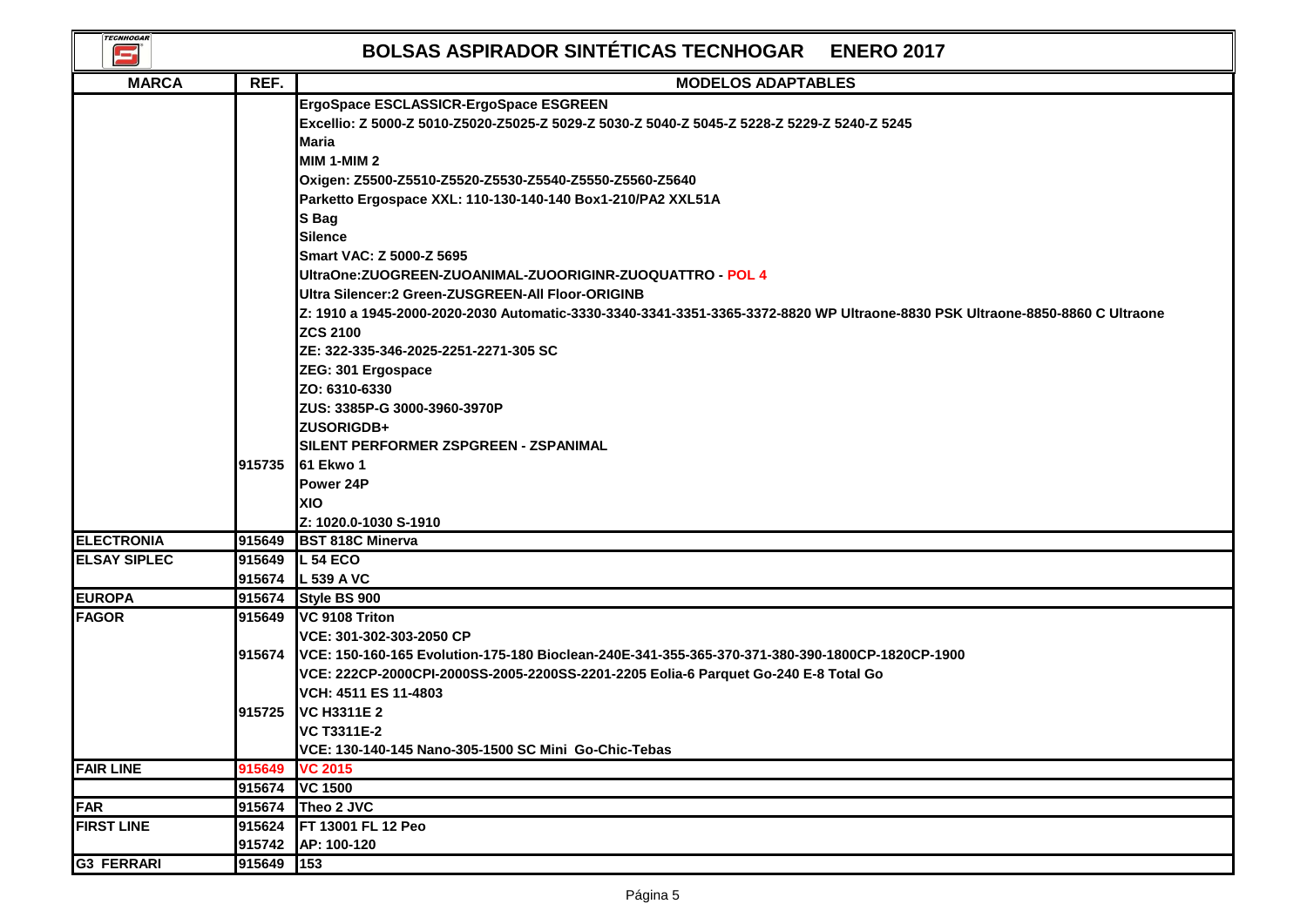| <b>TECNHOGAR</b><br>5 |               | <b>BOLSAS ASPIRADOR SINTÉTICAS TECNHOGAR ENERO 2017</b>                                                                          |
|-----------------------|---------------|----------------------------------------------------------------------------------------------------------------------------------|
| <b>MARCA</b>          | REF.          | <b>MODELOS ADAPTABLES</b>                                                                                                        |
| <b>GLENAN</b>         | 915674 GA 400 |                                                                                                                                  |
|                       | 915725        | IGA 20-GA 300-GA 320-GA 365-GA 366-JC 861-JC 881-JCV 2006                                                                        |
| GRUNDING              | 915674        | VCC 7650-VCC9850                                                                                                                 |
| <b>HABITEX</b>        | 915674        | POWER HG 6522                                                                                                                    |
| <b>HENSKE</b>         | 915674        | <b>XL-777-80</b>                                                                                                                 |
| HITACHI               | 915674        | CV: AJ 18S                                                                                                                       |
| <b>HOOVER</b>         |               | 915649 T: 1505 Studio-1507                                                                                                       |
|                       |               | 915674   TS 70 THUNDER - TS 22011                                                                                                |
|                       |               | 915711 CP 70-CP 25011-CP 09011 - CP 71-CP 30011                                                                                  |
|                       |               | FJ 1324-Flash Type FJ 189                                                                                                        |
|                       |               | Freespace Evo FV10 - SPACE EXPLORER                                                                                              |
|                       |               | H 58-H 63-H 64 H 79                                                                                                              |
|                       |               | TCP 2005 011 Capture-TCP 2105 Capture-CP 20011 Capture                                                                           |
|                       |               | TF 1810 - AT 70 - AT 01011 - SL 71-SL 20011                                                                                      |
|                       |               | TFS: 5123 011-5182 Freespace-5184-5187-Freespace 5198-5201-5206-5207 011                                                         |
|                       |               | TFV 2015 Freespace Evo-TFV 2018 Freespace Evo                                                                                    |
|                       |               | TW: 1560 Sprint-1650 Sprint-1750 Sprint-1790 Sprint                                                                              |
|                       | 915730        | Arianne: T2001-T2110-T2210-T2220-T2310-T2311-T2320-T2330-T2331-T2410-T2411-T2420-T2440-T450-T2451-T2506 a 2511-T2515-T2530-T2740 |
|                       |               | H 52 - H 61 - H 69 - H 71 - ATHOS AT 70 - H 73 - AT 01011                                                                        |
|                       |               | Micro Power: SC100-SC115-SC120-SC125-SC150-SC155                                                                                 |
|                       |               | Micro Spacestar: SCT30-SCT45-SCT46-SCT48/S: 3120-3126-3228-3448                                                                  |
|                       |               | Pure Power: TPP2320-TPP2321                                                                                                      |
|                       |               | <b>SV70 FC 10011</b>                                                                                                             |
|                       |               | <b>TCP 2018</b>                                                                                                                  |
|                       |               | <b>Telios Plus</b>                                                                                                               |
|                       |               | Telios: T4030-T4310-T4400-T4405-T4410-T4420-T4515-T4534-T4535-T4545                                                              |
|                       |               | Telios: T5510-T5520-T5521-T5525-T5600-T5606-T5609-T5610-T5620-T5633-T5639-T5710-T5730-T5732-T5756-T5770-T5814                    |
|                       |               | <b>TTE 2305S011</b>                                                                                                              |
|                       |               | <b>TFB 2223 Freemotion</b>                                                                                                       |
|                       |               | <b>TFV 1215/011</b>                                                                                                              |
|                       |               | TP6210-011                                                                                                                       |
|                       |               | <b>TPP 2340</b>                                                                                                                  |
|                       |               | TS: 1625/011 Type VS 06 Sensory-1725-1847-2353 Sensory/TT1625                                                                    |
|                       |               | Type: VS01-VS02-VS05                                                                                                             |
|                       |               | VS 14-VS 18 H 30                                                                                                                 |
|                       | 915731        | <b>MX 41</b>                                                                                                                     |
|                       |               | <b>MX 63</b>                                                                                                                     |
|                       | 915741        | 1200 E-1300 S-1400 S                                                                                                             |
|                       |               | H 35                                                                                                                             |
|                       |               | <b>RO 41</b>                                                                                                                     |
|                       |               | SC: 256-258 Gemini                                                                                                               |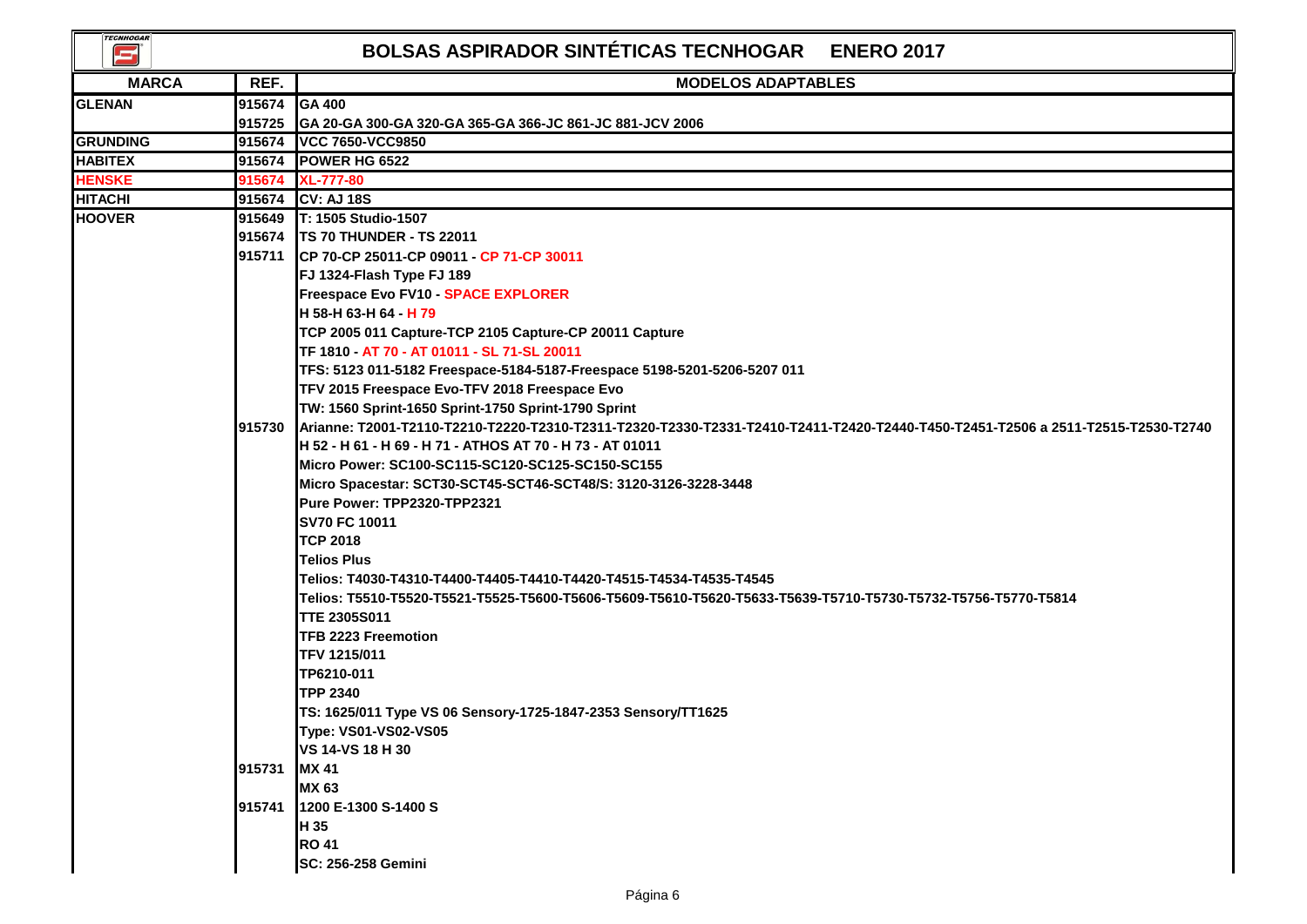| <b>TECNHOGAR</b><br>کا | <b>BOLSAS ASPIRADOR SINTÉTICAS TECNHOGAR ENERO 2017</b> |                                                                                                                      |
|------------------------|---------------------------------------------------------|----------------------------------------------------------------------------------------------------------------------|
| <b>MARCA</b>           | REF.                                                    | <b>MODELOS ADAPTABLES</b>                                                                                            |
| <b>IEKEI</b>           | 915725                                                  | <b>KVC P12A8</b>                                                                                                     |
| <b>IMETEC</b>          | 915674                                                  | Type D4603 - TYPE M9301                                                                                              |
| <b>JATA</b>            | 915674                                                  | 906 Summun 1600-Torbellino: 895-902                                                                                  |
| <b>JOCEL</b>           | 915674                                                  | CL 1050 - JA004222                                                                                                   |
| <b>KARCHER</b>         | 915674                                                  | <b>TSC-555</b>                                                                                                       |
|                        | 915686                                                  | <b>VC 5200</b>                                                                                                       |
|                        |                                                         | VC SERIE 6000                                                                                                        |
| <b>KNEISSEL</b>        | 915649                                                  | <b>Star 1500</b>                                                                                                     |
|                        | 915725                                                  | Silver Shadow C 114 E                                                                                                |
| <b>KOENIC</b>          | 915674                                                  | KVC 700 WHITE                                                                                                        |
| <b>KRUPS</b>           | 915742                                                  | Compact -943                                                                                                         |
| <b>KUNFT</b>           | 915674                                                  | <b>SL 224</b>                                                                                                        |
| <b>LASER</b>           | 915621                                                  | <b>CL 108 E</b>                                                                                                      |
|                        | 915674                                                  | ZW1012E 23010SW003 RV 3                                                                                              |
| <b>LAUSON</b>          | 915674                                                  | <b>AVC 303</b>                                                                                                       |
| <b>LERVIA</b>          | 915649                                                  | KH: 98-1400                                                                                                          |
|                        | 915674                                                  | KH: 94-3111-3158                                                                                                     |
| LG                     |                                                         | 915674 T: 2500-2600-2800/V 2600                                                                                      |
|                        |                                                         | 915706 T: 801 SP-5000-6000-8000-8100 SP                                                                              |
|                        |                                                         | V 4000 T-V 4000 CT-V 5000 D-V 5000 T-V 5060 CT                                                                       |
|                        | 915667                                                  | BVC 1600/T: 2700-2750-2900-2950-2990-3310                                                                            |
|                        |                                                         | V: 3310-3300-3440-3500D-3850RD-3900DV                                                                                |
|                        |                                                         | <b>VB: 2717 NRTR-2718 RT</b>                                                                                         |
|                        |                                                         | VC: 3440SD-3860RD-4570ST-4570STSQ-A683STQ                                                                            |
|                        |                                                         | VCP: 243RDN-663STQ-673STQ-674STQ-743RD-752RDN-943STQ-953STQ-963STQ-973STQ-983STQ/                                    |
|                        |                                                         | VCR: 493 HTQ-573STQ-583STS-583STQC                                                                                   |
| <b>LINEA PIU</b>       | 915649                                                  | VC: 2010-2090                                                                                                        |
|                        | 915674                                                  | CJ023                                                                                                                |
| <b>MAGIC LINE</b>      | 915674                                                  | IMGLVC1-NK123A-Micromaxx MD 5891                                                                                     |
|                        | 915730                                                  | <b>MBO 1410</b>                                                                                                      |
| <b>MDA</b>             | 915649                                                  | VC 4606 CH 846                                                                                                       |
| <b>MIELE</b>           | 915730                                                  | B.236-I.230                                                                                                          |
|                        |                                                         | Black Diamond-Blade Jewel-Blue Magic-Calipso-Caribe-Compact-Electronico 1400 Exquisit SE                             |
|                        |                                                         | F-G-H-J-K-M-N-S                                                                                                      |
|                        |                                                         | Flamenco-Metero C-Mondiac-Red Magic-Senator GL-Senator S.SE-Senator Automatic-Silverstar-White Pearl                 |
|                        |                                                         | S227i a 240i-S241 a S262i-S267i a 284i-S290 a S291-S300i a 356i-S371i-S300 a S378                                    |
|                        |                                                         | S400i a 458-S2110-S2120-Serie 4000-S4212-Serie S5000-S600 a S658i-Serie 6000                                         |
|                        |                                                         | Serie S 2-Serie S 4-Serie S 5-S 500 a S 578-Serie 700-Serie 800-Serie 8000 HS 15                                     |
|                        |                                                         | Compact C1 y C2 - Ecoline SCAG1 - Excellence Scaco - Complete C3 - Allergy Powerline - SGSE1 - SGSG1 - Boost Parquet |
| <b>MONIX</b>           | 915674                                                  | Olimpic New Olimpic-Turbo Max Type VC 9009 E2b                                                                       |
|                        |                                                         | Maxitronic: 1400E Type CH985J 120-1600E Type CH985J 140                                                              |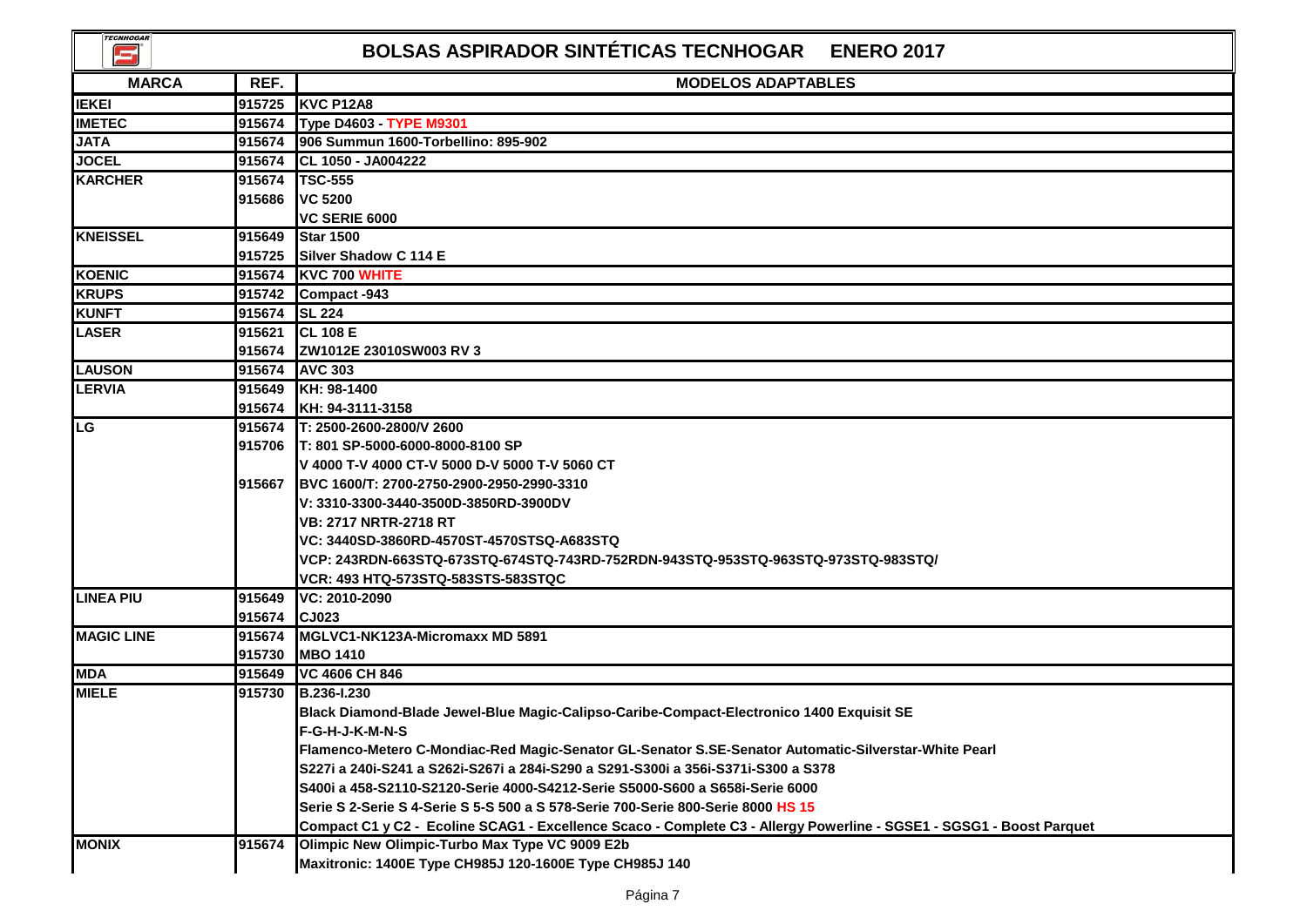| <b>TECNHOGAR</b><br>S |        | <b>BOLSAS ASPIRADOR SINTÉTICAS TECNHOGAR</b><br><b>ENERO 2017</b>                       |
|-----------------------|--------|-----------------------------------------------------------------------------------------|
| <b>MARCA</b>          | REF.   | <b>MODELOS ADAPTABLES</b>                                                               |
|                       |        | Turbo Max Compact Type CH 709 120/Spiro Max: 1500 CJ023 120-1700 CJ023 140              |
| <b>MOULINEX</b>       | 915519 | <b>Manea</b>                                                                            |
|                       | 915535 | <b>Accessimo</b>                                                                        |
|                       |        | Bolsa VC 260E3                                                                          |
|                       |        | Compacteo                                                                               |
|                       |        | <b>Mini Space</b>                                                                       |
|                       |        | MO 182501                                                                               |
|                       | 915624 | <b>AL 15PE3</b>                                                                         |
|                       |        | <b>Alto</b>                                                                             |
|                       |        | C EH2.41                                                                                |
|                       |        | <b>C EH2.52</b>                                                                         |
|                       |        | <b>CE</b>                                                                               |
|                       |        | Optimo 1750                                                                             |
|                       | 915649 | Boogy: CEG1-CEG2-CEG5 Parquet-CEG251 Parquet-1600CEGA                                   |
|                       |        | Gimini: CEP2.41-CEP3.41/151/CEG 155                                                     |
|                       | 915731 | <b>Chamonix</b>                                                                         |
|                       |        | CQ 2-01                                                                                 |
|                       |        | DJ 6 > 9 Power Style                                                                    |
|                       |        | Power Class CQ 2                                                                        |
|                       |        | Power Class TCLE 1300                                                                   |
|                       |        | Power Class: CL 1-CL 2-CL 3-CL 4-CL 5-CL 6-CL 7                                         |
|                       |        | Power Clean: 1250-1350-1600                                                             |
|                       |        | Power Clean: AK 1-AK 2-AK 3-AK 4-AK 5-AK 6-AK 7-AK 8-AK 9                               |
|                       |        | <b>Power Clean: AV 9</b>                                                                |
|                       |        | Power Clean: BP 1-BP 2-BP 3-BP 4-BP 5                                                   |
|                       |        | Power Clean: X 77-X 78                                                                  |
|                       |        | <b>Suction Power 180 LD</b>                                                             |
|                       |        | 915742 A 21-A 22-A 82-A 83-A 86                                                         |
|                       |        | BG 1-BG 3-BG 4-B 46-B 47-B 48-B 49-B 84-B 85-B 86                                       |
|                       |        | C 97-C 98-C 99                                                                          |
|                       |        | Compact: 203-206 a 214-250-259-278-300-306-1000-1100-1150-1250-1200-1300-1400-1500-1600 |
|                       |        | E 54-E 55-E 60-E 81                                                                     |
|                       |        | Green                                                                                   |
| <b>MX-ONDA</b>        |        | 915674 MX-AS 1200                                                                       |
| <b>NEVIR</b>          | 915649 | NVR: 5100 A-5102 A-5103 A-5107 A-5108 A-5109 A-5110 A-5111 A                            |
|                       | 915674 | NVR: 5105 A-5106                                                                        |
| <b>NEW POOL</b>       | 915649 | Colourful 1300 E Golf                                                                   |
| <b>NILFISK</b>        | 915674 | <b>Action A100 EU Series-Action Plus Parquet</b>                                        |
|                       |        | <b>Bravo</b>                                                                            |
|                       |        | Compact: C10-C15-C18-C20-C110-C120-C118-C218-C230                                       |
|                       |        | <b>Coupe-Coupe Neo-Coupe Ocean</b>                                                      |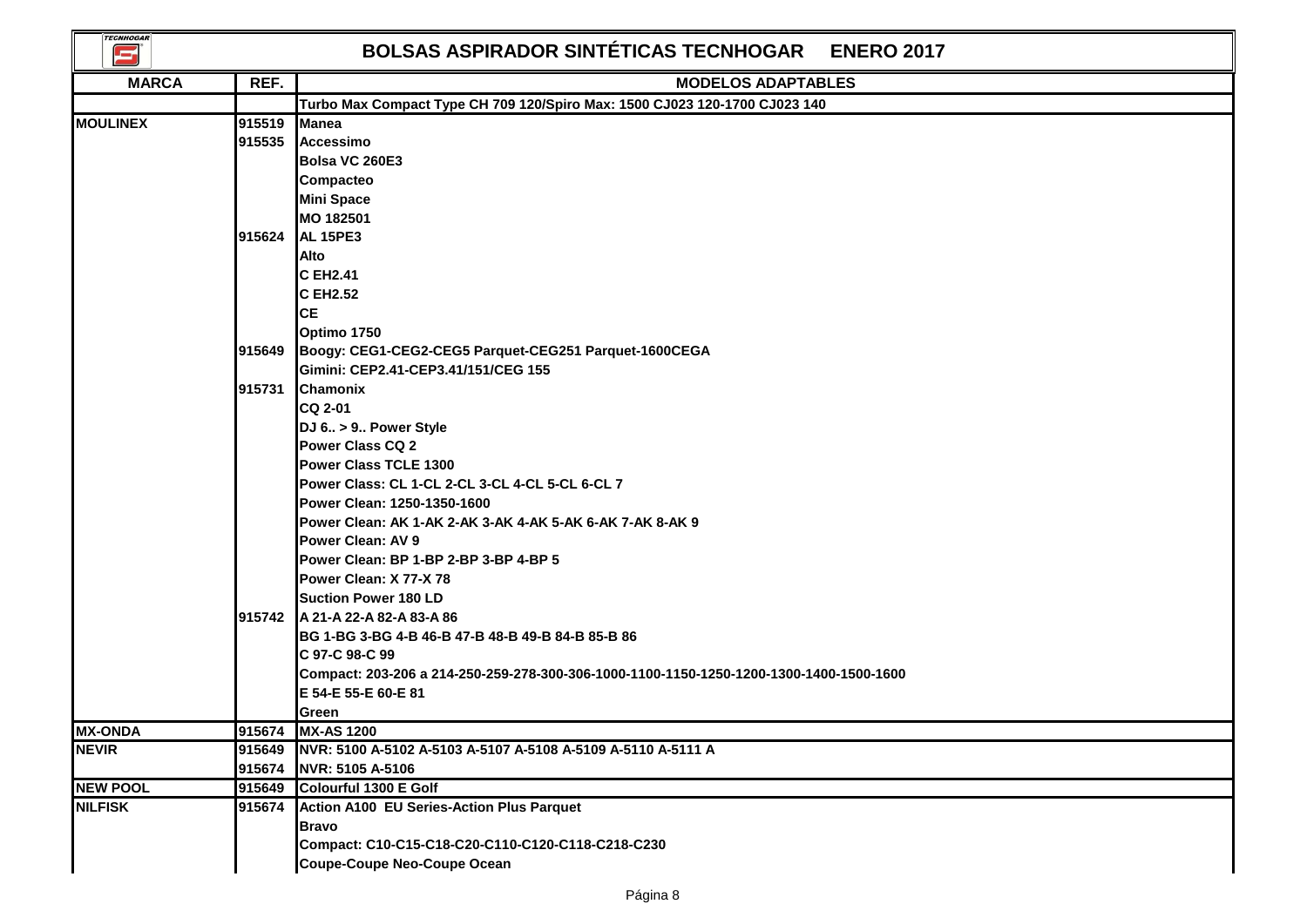| <b>TECNHOGAR</b><br>$\mathbf{E}$ |                  | <b>BOLSAS ASPIRADOR SINTÉTICAS TECNHOGAR ENERO 2017</b>                                                                                                                                                                                                                                                                                                                                          |
|----------------------------------|------------------|--------------------------------------------------------------------------------------------------------------------------------------------------------------------------------------------------------------------------------------------------------------------------------------------------------------------------------------------------------------------------------------------------|
| <b>MARCA</b>                     | REF.             | <b>MODELOS ADAPTABLES</b>                                                                                                                                                                                                                                                                                                                                                                        |
|                                  | 915706           | <b>Force Series</b><br>GM 60-GM 100 Sprint Plus Series-GO GM 6560 Plus-Go Series<br><b>One Parquet - One Prime</b><br>PET 8 Pack<br><b>NF 225</b>                                                                                                                                                                                                                                                |
|                                  | 915711           | GD111-HDS2000-VP300                                                                                                                                                                                                                                                                                                                                                                              |
|                                  | 915724 GA 70     | GM: 80-80 Black-90<br>GS: 80-90                                                                                                                                                                                                                                                                                                                                                                  |
|                                  |                  | 915759 Elite - Elite P.Classic - Elite Classic - Elite Parquet<br>GM: 200 Series-300 Series-400Series<br>King: 510-520-540<br>Power: ALLERGY-P10-P12-P20-P40-Power Energy Eco-PP12EU<br><b>Select Comfort</b><br>X 150 Extreme-X 300 Extreme                                                                                                                                                     |
| <b>NORM</b>                      | 915649<br>915674 | <b>VC 1300</b><br><b>BS 1400-VC 2000-VCC 2200</b>                                                                                                                                                                                                                                                                                                                                                |
| lok                              | 915649           | <b>OVC 200-OVC 202</b>                                                                                                                                                                                                                                                                                                                                                                           |
| <b>ORBEGOZO</b>                  |                  | 915535 AP 7004                                                                                                                                                                                                                                                                                                                                                                                   |
|                                  | 915649<br>915674 | AP 6900 - AP 6950<br><b>AB 7000</b>                                                                                                                                                                                                                                                                                                                                                              |
| <b>PALSON</b>                    | 915674           | <b>GRECO</b>                                                                                                                                                                                                                                                                                                                                                                                     |
| <b>PANASONIC</b>                 | 915711           | MC CG Series 380 389/460489/660695/880889<br>MC CG: 465-524-522-710-712<br>MC CG5-MC CG 7<br>MC: 60 a 79-81-463-7000 a 7999-8010 a 8020-8110 a 8130<br>MCE: 60 a 89-91 a 95-91N a 95N-650 a 659-700-740 a 759-770 a 778-781-783-791-800-850 a 869-880 A 889<br>MCE: 900-960 a 969-983-1000-7001-7002-7011-7012-7301-7303-7305-9000<br>Type C1E/Type C2E/Type EC20E/Type C15c/Type C17-Type C17H  |
| <b>PHILIPS</b>                   | 915674           | <b>Genove</b><br>HR: 6325-6326-6339                                                                                                                                                                                                                                                                                                                                                              |
|                                  | 915688           | City Line-Expression-FL-Impact-Jewel-Mobilo Plus-Small Star-Specialist-Sydney-Universe<br>FC: 8021-8135-8208-8230 Small Star-8321-8322-8382-8384-8394-8429-8451-8521/09-8602-8608-8612-8620-8652<br>FC: 9003-9008-9019-9020-9022-9024-9054-9064-9073-9082-9102-9106-9108-9152-9162-9170<br>lHR: 6999-8331-8332-8358-8360-8382-8399-8514-8539-8562-8565-8565/11-8566-8568-8599<br>S Bag - FC 8325 |
|                                  | 1915706          | <b>IExcel-Oslo-Oslo +-Vitall-Vision</b><br>lHR: 6373-6377-6385-6398-6400 a 6480-6500 a 6580-6700 a 6780-6938-6939-7938-8835-8891/12<br>T: 300 a 800<br>TC: 300 a 999<br>TCX: 400 a 900                                                                                                                                                                                                           |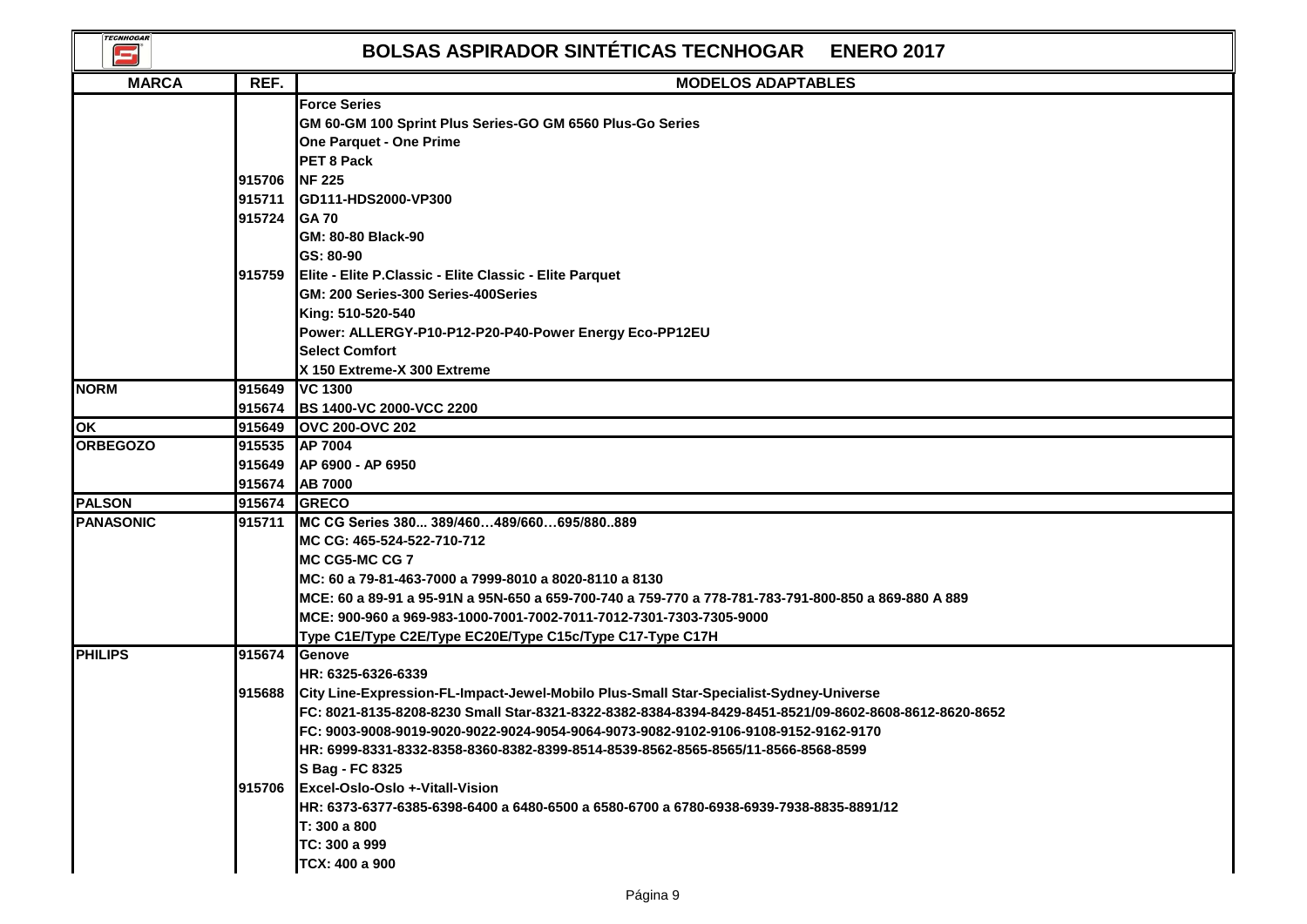| <b>TECNHOGAR</b><br>E. |                | BOLSAS ASPIRADOR SINTÉTICAS TECNHOGAR ENERO 2017                                                                      |
|------------------------|----------------|-----------------------------------------------------------------------------------------------------------------------|
| <b>MARCA</b>           | REF.           | <b>MODELOS ADAPTABLES</b>                                                                                             |
| <b>POLTI</b>           | 915674         | <b>Forzaspira CS200</b>                                                                                               |
| <b>PRINCESS</b>        | 915674         | 332826 2507 VO/PS                                                                                                     |
| <b>PRISTON</b>         |                | 915649 VC 0602                                                                                                        |
| <b>PROGRESS</b>        |                | 915674 Stuttart PC 2260-PC 4484                                                                                       |
|                        |                | 915735 Diamant: M.311.0-812                                                                                           |
| <b>PROLINE</b>         |                | 915674 ASP: 18-160-185                                                                                                |
| <b>QILIVE</b>          |                | 915674 Q5874 - 855385 - CS H4201-7                                                                                    |
| <b>ROWENTA</b>         | 915509         | Silence Force EA Compact - Extreme - 4AAAA                                                                            |
|                        |                | Silence Forze 4A - X-TREM POWER - 3AAA                                                                                |
|                        |                | RO 6400 a 6499                                                                                                        |
|                        |                | RO 6327-6331-6383-6843                                                                                                |
|                        |                | ZR 200520 - ZR 200720                                                                                                 |
|                        | 915519 Artec 2 |                                                                                                                       |
|                        |                | <b>Compact Power</b>                                                                                                  |
|                        |                | RO 414602 - RO 3861 - RO 4323 - RO: 5421 - RO 5445 - RO 5737 - RO 5463 X - RO 5565 - RO 5761 - RO 5777                |
|                        |                | Silence Force: RO462-RO3841-RO4111-RO4123-RO4142-RO4429 02-RO4146-RO4520-RO4523-RO4530-RO4540-RO4627-RO4723 01-RO4762 |
|                        |                | Silence Force: RO5645-RO5661-RO5820-RO5825-RO5833-RO5921                                                              |
|                        |                | <b>X-TREM POWER RO 546311 - ZR 0015</b>                                                                               |
|                        |                | 915535 Bolsa ZR 0039-Bolsa ZR 0041                                                                                    |
|                        |                | City Space: RO 1726 - RO 2423-RO 2441 - RO 2443 - RO 2451-RO 5253 EP                                                  |
|                        |                | Power Space: RO2123-RO2145                                                                                            |
|                        |                | RO 5227 Compacteo                                                                                                     |
|                        |                | RO 5253 Compacteo Ergo                                                                                                |
|                        |                | RO 5295 Compacteo                                                                                                     |
|                        |                | RO: Compacteo-1717-1721-1726-1733-1735-1767-1783                                                                      |
|                        |                | <b>RO 5285</b>                                                                                                        |
|                        |                | VC 20 PE 3-VC 60 PE 3                                                                                                 |
|                        | 915624         | Artec                                                                                                                 |
|                        |                | <b>Balloon</b>                                                                                                        |
|                        |                | RO 1435 Compact Artec 1<br>RO 2000 > 4075                                                                             |
|                        |                | RO 300 > 343 Artec 1                                                                                                  |
|                        |                | <b>RO 3463</b>                                                                                                        |
|                        |                | RO 4013 > 4075 Artec                                                                                                  |
|                        |                | <b>RS 700 &gt; 799 Balloon</b>                                                                                        |
|                        |                | Spongo                                                                                                                |
|                        |                | <b>Tonixo</b>                                                                                                         |
|                        |                | Z 723, 727 Tonixo                                                                                                     |
|                        | 915625 Ambia   |                                                                                                                       |
|                        |                | <b>RO 3051</b>                                                                                                        |
|                        |                | RO: 201-220-240                                                                                                       |
|                        |                |                                                                                                                       |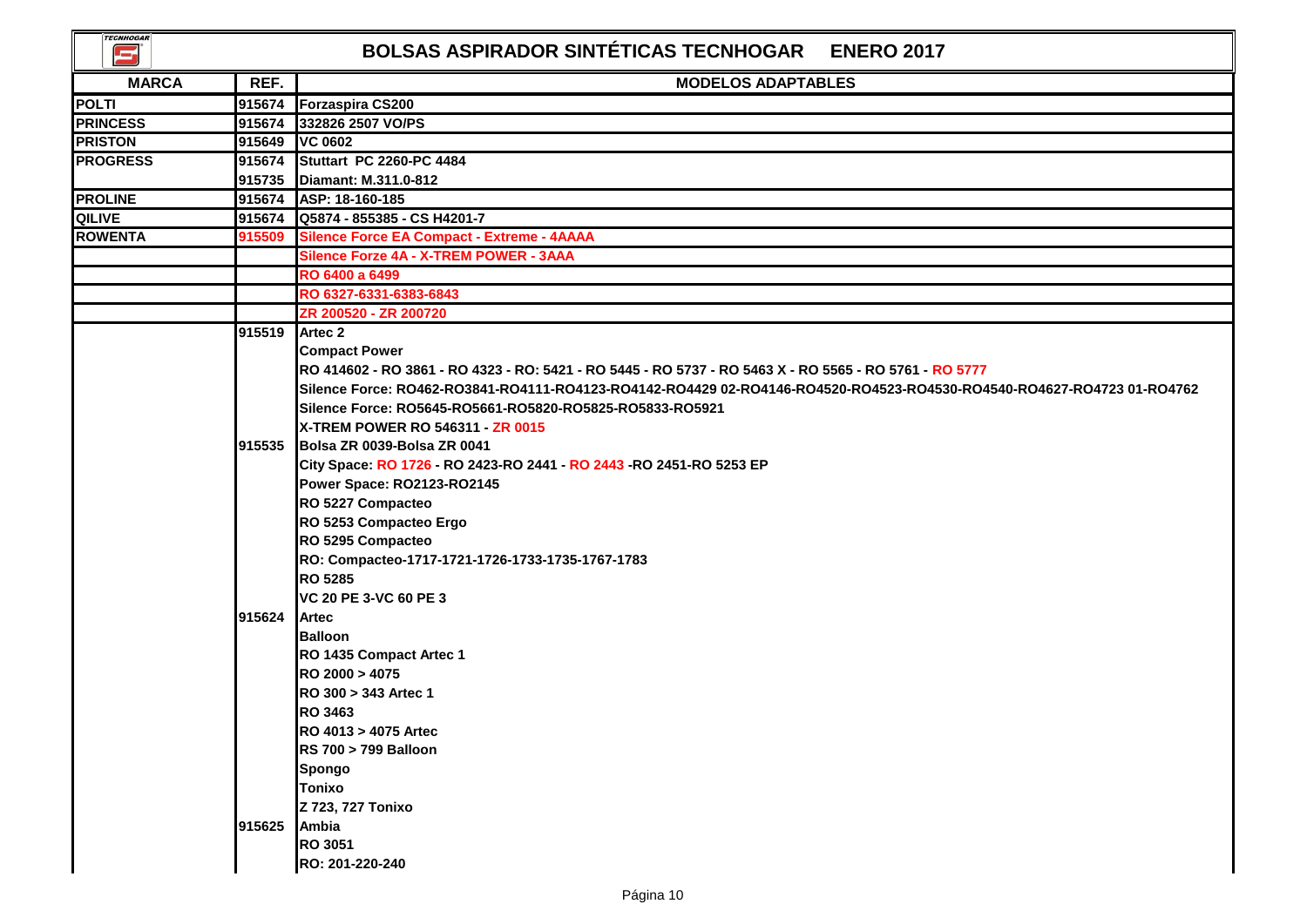| <b>TECNHOGAR</b><br>$\mathbf{\Xi}$ |        | <b>BOLSAS ASPIRADOR SINTÉTICAS TECNHOGAR</b><br><b>ENERO 2017</b>                                 |
|------------------------------------|--------|---------------------------------------------------------------------------------------------------|
| <b>MARCA</b>                       | REF.   | <b>MODELOS ADAPTABLES</b>                                                                         |
|                                    |        | <b>ZR 470</b>                                                                                     |
|                                    | 915660 | Dymbo RS: 005 - 007 - 008 - 009 - 010 - 012 - 015 - 016 - 040 - 055                               |
|                                    |        | ZA 04 - ZR 745                                                                                    |
|                                    | 915670 | 01 Soam                                                                                           |
|                                    |        | <b>Neo</b>                                                                                        |
|                                    |        | RO: 420-425-460-1233-1233 Soam-1243-1256                                                          |
|                                    |        | <b>ZR 480</b>                                                                                     |
|                                    | 915741 | Allegro-Allegro Microcelan-Ambia                                                                  |
|                                    |        | <b>Dymbo Plus</b>                                                                                 |
|                                    |        | Generation                                                                                        |
|                                    |        | Kingo                                                                                             |
|                                    |        | <b>Optimo</b>                                                                                     |
|                                    |        | <b>Premio-Presty</b>                                                                              |
|                                    |        | RB: 01-02-04-05-10 a 13-15 a 30-33-111                                                            |
|                                    |        | RS: 05-09-100 a 599                                                                               |
|                                    |        | <b>Shock Absorber MF+</b>                                                                         |
|                                    |        | Soam-Spirea-Spiren-Super 1000-Swing-Swingo-Synergy                                                |
|                                    |        | TB: 01-02-05                                                                                      |
|                                    |        | Vac'n Polish                                                                                      |
|                                    |        | ZR 76-ZR 765                                                                                      |
| <b>RUSSEL HOBBS</b>                | 915674 | 13947-13956-Dalmata                                                                               |
| <b>S&amp;P</b>                     | 915686 | Aspeed -Vacutronic-Vacumatic                                                                      |
| S.M.C.                             | 915649 | VC 1100 Kever 1100                                                                                |
|                                    |        | 915725 BOEFJE-C 100-C 112 M-C 114                                                                 |
|                                    |        | 915735 C 214 E-Mr Whisper                                                                         |
|                                    | 915741 | Jubilee 1200                                                                                      |
| <b>SAIVOD</b>                      | 915674 | AB: 25-26                                                                                         |
|                                    | 915725 | 898                                                                                               |
| <b>SALCO</b>                       | 915649 | STC 14                                                                                            |
|                                    |        | 915674 STC: 1600-1700                                                                             |
| <b>SAMSUNG</b>                     | 915660 | <b>VC 5995</b>                                                                                    |
|                                    |        | 915674 RC 5513-Easy                                                                               |
|                                    |        | SC: 4140-4180-5120-5280 Easy-5450-56005699                                                        |
|                                    |        | SC: 61E0-7050-7060-7070 - 21 F60 WA                                                               |
|                                    |        | SCN: 200-310                                                                                      |
|                                    |        | ITC: 9014-9015 V                                                                                  |
|                                    |        | VC 21F60WNAR/VC 21F60JUDB/VC21F60YKGC                                                             |
|                                    |        | VC: 3000 -5010-5013-5450-5510-5511-5513-5813S-5814-5913-5914-5914V-5916-5825V-5955-5956V-5980     |
|                                    |        | VC: 6211S-6212-6313-6313M-6313SE-6700-6713H-6713H Silver-6814V-6014AV-7400-7700-7714V-7715V-7616V |
|                                    |        | VP: 50-54-77-95-95B - 78                                                                          |
|                                    |        | <b>VCF 300 G</b>                                                                                  |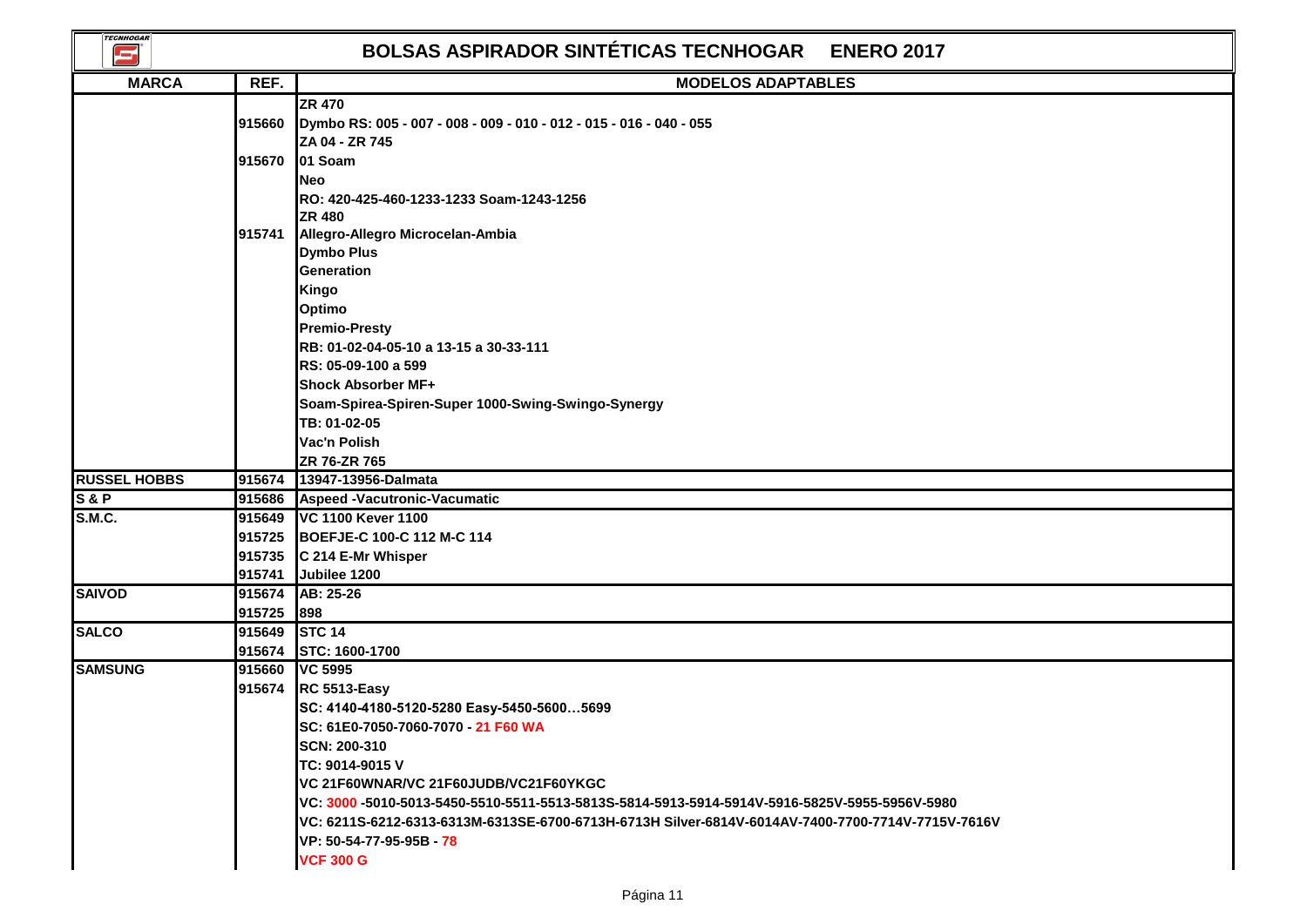| <b>TECNHOGAR</b><br>كا |        | BOLSAS ASPIRADOR SINTÉTICAS TECNHOGAR ENERO 2017                                                             |
|------------------------|--------|--------------------------------------------------------------------------------------------------------------|
| <b>MARCA</b>           | REF.   | <b>MODELOS ADAPTABLES</b>                                                                                    |
|                        | 915741 | VC: 1300-1310-3100                                                                                           |
| <b>SANYO</b>           | 915674 | SC: 35/65-36 A-78 A-91-180-400-410-610-660-800 Serie-6614-P8-P221/SC N: 200-300-310                          |
| <b>SELECLINE</b>       | 915674 | 103974-819374-CS.H3601E                                                                                      |
| <b>SEVERIN</b>         | 915649 | BR: 7921-7922-7923-7924-7951-9662-9666/SB: 9022-9603                                                         |
|                        | 915674 | <b>BC: 7045-7055</b>                                                                                         |
|                        |        | BR: 7925-7928-7930-7935-7941-7942-7945-7950-7952-7955-7956-7960-7962-7980                                    |
|                        | 915686 | BR: 7932-7934-7936                                                                                           |
| <b>SIEMENS</b>         | 915639 | Smily Range VS 01 G: 400-410-500-600-800                                                                     |
|                        |        | STVS00TB50                                                                                                   |
|                        |        | Type K                                                                                                       |
|                        |        | Type VNBS 100 V00                                                                                            |
|                        |        | <b>VCBS122V00</b>                                                                                            |
|                        |        | <b>VS01E2100</b>                                                                                             |
|                        |        | VZ 71AFK                                                                                                     |
|                        | 915686 | <b>Classic-Proparquet-Stone y Wood-Dino-Syncropower</b>                                                      |
|                        |        | D-E-F-G-H                                                                                                    |
|                        |        | FD 8710 Automatic                                                                                            |
|                        |        | Serie VS 1 Super/Serie VS 5Super/Serie VS 69Super/Serie VS 7Super                                            |
|                        |        | VBBS: 550V00-550V20-600 V00-600V02-616 V00-1075 V0                                                           |
|                        |        | VS: 52 A24/02-54 A02-61 A35-63 A00-55 A 80-55 A 85-57 A 80-62 A01/04/06/22                                   |
|                        |        | VS: 5KA00/05-01G800-01G700-S54AO2-A2522 06-5E2412 SUPER XS DINO-59E22 SUPER XS DINO-59 E80 VCBS550V20        |
|                        |        | VS: 72 CO2 a CO4-91 A 00-92 A 00-92 A 17 05/93 A 00/94 A 00/95 A 00/95 A 17 03                               |
|                        |        | VS04G: 1780-2100/VS06G: 1812-1830 01-2022-2044/01-2080 02-2080-2222-2410-2483-V44 01/VS07G:1822/01-200L-2222 |
|                        |        | VSQ: 5X2132-4G2122-4G332 Q4.0                                                                                |
|                        |        | VSZ: CVZ 42232-32411-4G230-4GP1266-6GP1266-61244/VZ 51AFG1-3 XTRM-5GPX1-5GPX2-5XTRM11-5XTRM12-6 XTRM         |
|                        |        | VZ41AFG                                                                                                      |
|                        |        | <b>Z 3.0 Power</b><br><b>Z 4.0 Automatic</b>                                                                 |
|                        |        | Z 6.0 FD: 8811-8904                                                                                          |
| <b>SINGER</b>          |        | 915674 SVCB: 4215-4527                                                                                       |
| <b>SIPLEC</b>          |        | 915674 LEC000108-JL H3801-L5102 VC                                                                           |
| <b>SOGO</b>            |        | 915674 SS N 1200 VC-SS 1460                                                                                  |
|                        |        | 915725 SS 1451 VC                                                                                            |
| <b>SOLAC</b>           | 915649 | A 304 Piccolo/A 502 Eolo/AB: 2600 Eolo Power-2650 Eolo - New Piccolo AB 2723                                 |
|                        | 915667 | A: 602-902-Magnum                                                                                            |
|                        | 915674 | A: 303-501-802-803-804-870-871                                                                               |
|                        |        | AB: 2127-2701-2720-2721- 2722 - 2750-2751- 2752 - 2800-2821-2830-2840-2841-2845-2850-2851-2860-2880          |
|                        |        | AS 3350                                                                                                      |
|                        |        | <b>Brise-Beagle-Begle Confort</b>                                                                            |
|                        |        | <b>Springtec-New Springtec</b>                                                                               |
|                        |        | <b>Twining Duo</b>                                                                                           |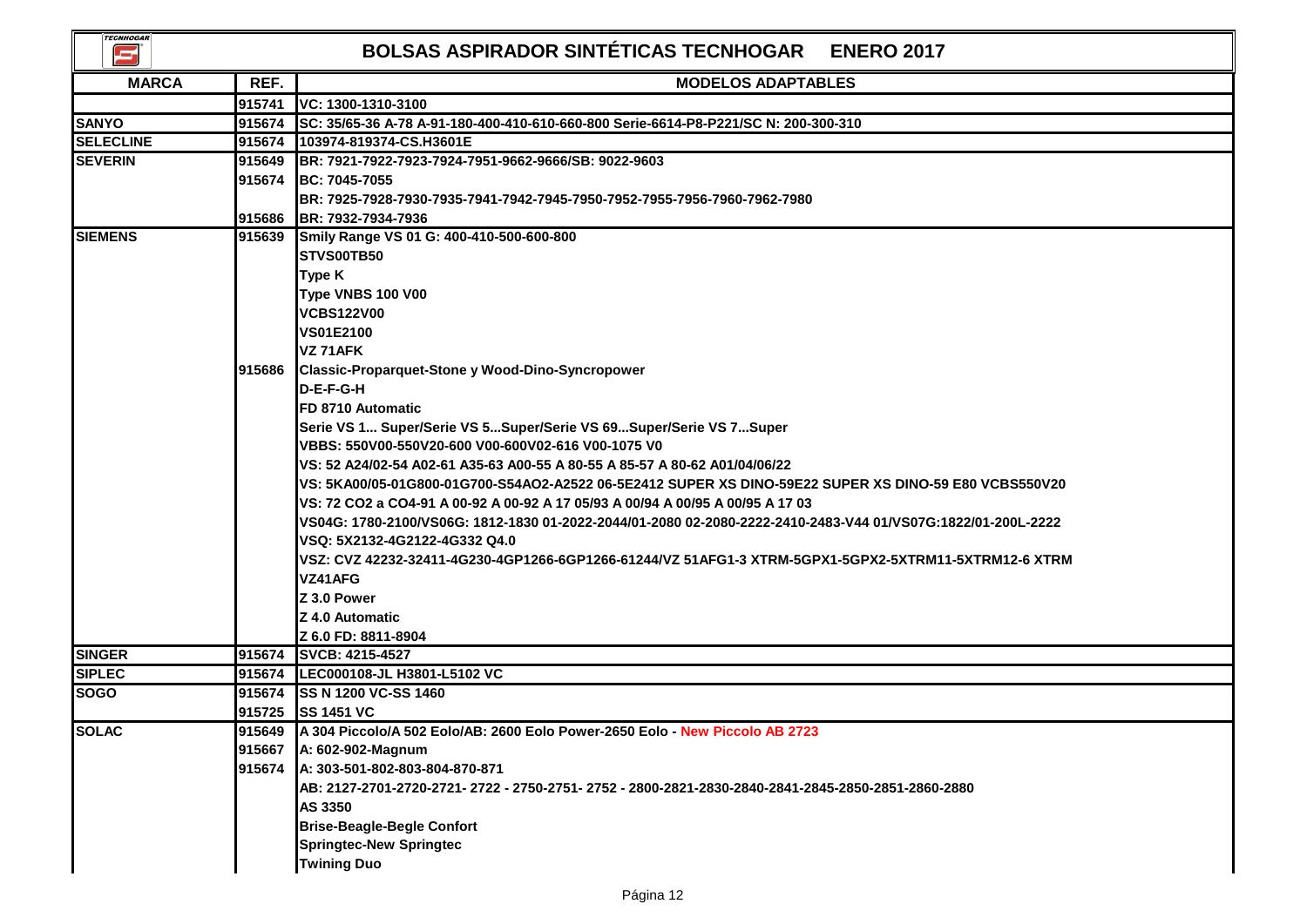| <b>TECNHOGAR</b><br><b>BOLSAS ASPIRADOR SINTÉTICAS TECNHOGAR</b><br><b>ENERO 2017</b><br>E, |        |                                                                             |  |  |  |
|---------------------------------------------------------------------------------------------|--------|-----------------------------------------------------------------------------|--|--|--|
| <b>MARCA</b>                                                                                | REF.   | <b>MODELOS ADAPTABLES</b>                                                   |  |  |  |
|                                                                                             | 915725 | A 401-897-898-901-903                                                       |  |  |  |
|                                                                                             |        | <b>Atomic Ant</b>                                                           |  |  |  |
|                                                                                             |        | AS 2200 Froggie                                                             |  |  |  |
| TARRINGTONG HOUSE 915674                                                                    |        | <b>VC 2500</b>                                                              |  |  |  |
| <b>TAURUS</b>                                                                               | 915649 | <b>Auris: 2000-2200</b>                                                     |  |  |  |
|                                                                                             |        | <b>Elegance inox 1600</b>                                                   |  |  |  |
|                                                                                             |        | Golf: 1200-1300-1400-1500-1600-1700 Squadra                                 |  |  |  |
|                                                                                             |        | <b>Micra</b>                                                                |  |  |  |
|                                                                                             |        | <b>PTVC 1600</b>                                                            |  |  |  |
|                                                                                             |        | Smart/Smart 1600 E140 SII                                                   |  |  |  |
|                                                                                             |        | Twingo                                                                      |  |  |  |
|                                                                                             |        | <b>Yaris 2500</b>                                                           |  |  |  |
|                                                                                             |        | <b>Focus 2500</b>                                                           |  |  |  |
|                                                                                             | 915674 | Avensis: 1800-2000 E4801E180-2000 XL 777A 200                               |  |  |  |
|                                                                                             |        | <b>Discovery: 1200-1600</b><br>Explorer: 1400-1600                          |  |  |  |
|                                                                                             |        | Fusion Dual 1500/LTVC 1600                                                  |  |  |  |
|                                                                                             |        | Golf Electronic: 1500-1600-1700-1800-2000-2200-2400                         |  |  |  |
|                                                                                             |        | Panamera Silence 2.0                                                        |  |  |  |
|                                                                                             |        | Polo 2000-Polo 3000                                                         |  |  |  |
|                                                                                             |        | <b>Prius 1400</b>                                                           |  |  |  |
|                                                                                             |        | <b>SIII</b>                                                                 |  |  |  |
|                                                                                             |        | <b>Tiguan 2000 VCH4501-B</b>                                                |  |  |  |
|                                                                                             |        | Tucson dual 2000 Typ VC358 E-8                                              |  |  |  |
|                                                                                             |        | Twingo II: 1400 W003V 2-1600 W003V 2                                        |  |  |  |
|                                                                                             |        | VC HT4516E 1-VC HT4521 ES-14                                                |  |  |  |
|                                                                                             |        | Vitara 2500-Vitara 3000                                                     |  |  |  |
|                                                                                             |        | Voyager 2000                                                                |  |  |  |
|                                                                                             | 915688 | <b>Focus 1800</b>                                                           |  |  |  |
| <b>TEAM</b>                                                                                 |        | 915649 ST: 1-2-21 E-27 EC-31 E-31 EC-33 E-34 E-1200/BS 969 E                |  |  |  |
|                                                                                             |        | 915674 ST: 20-20 E-24 E-25 EC                                               |  |  |  |
|                                                                                             | 915725 | ST 23-ST 23 E/EC-ST 5 E - ST 203                                            |  |  |  |
|                                                                                             |        | 915730 MBO 1410                                                             |  |  |  |
| <b>TECHNOSTAR</b>                                                                           |        | 915674 VC Eco R-VC 1900 R                                                   |  |  |  |
|                                                                                             |        | 915725 VC 500 R                                                             |  |  |  |
| <b>TEFAL</b>                                                                                | 915741 | 4610 > 4655                                                                 |  |  |  |
| <b>TERMOZETA</b>                                                                            | 915674 | 915649 Pocket Blue Type: 30016-30020<br>Pocket 301002 - New Pocker - 301003 |  |  |  |
|                                                                                             |        | 915725 Compact 1300-Compact 2000                                            |  |  |  |
| <b>TORNADO</b>                                                                              | 915649 | TO: 2106-2107 Coco                                                          |  |  |  |
|                                                                                             | 915674 | TO: 3150-4210-4212                                                          |  |  |  |
|                                                                                             |        |                                                                             |  |  |  |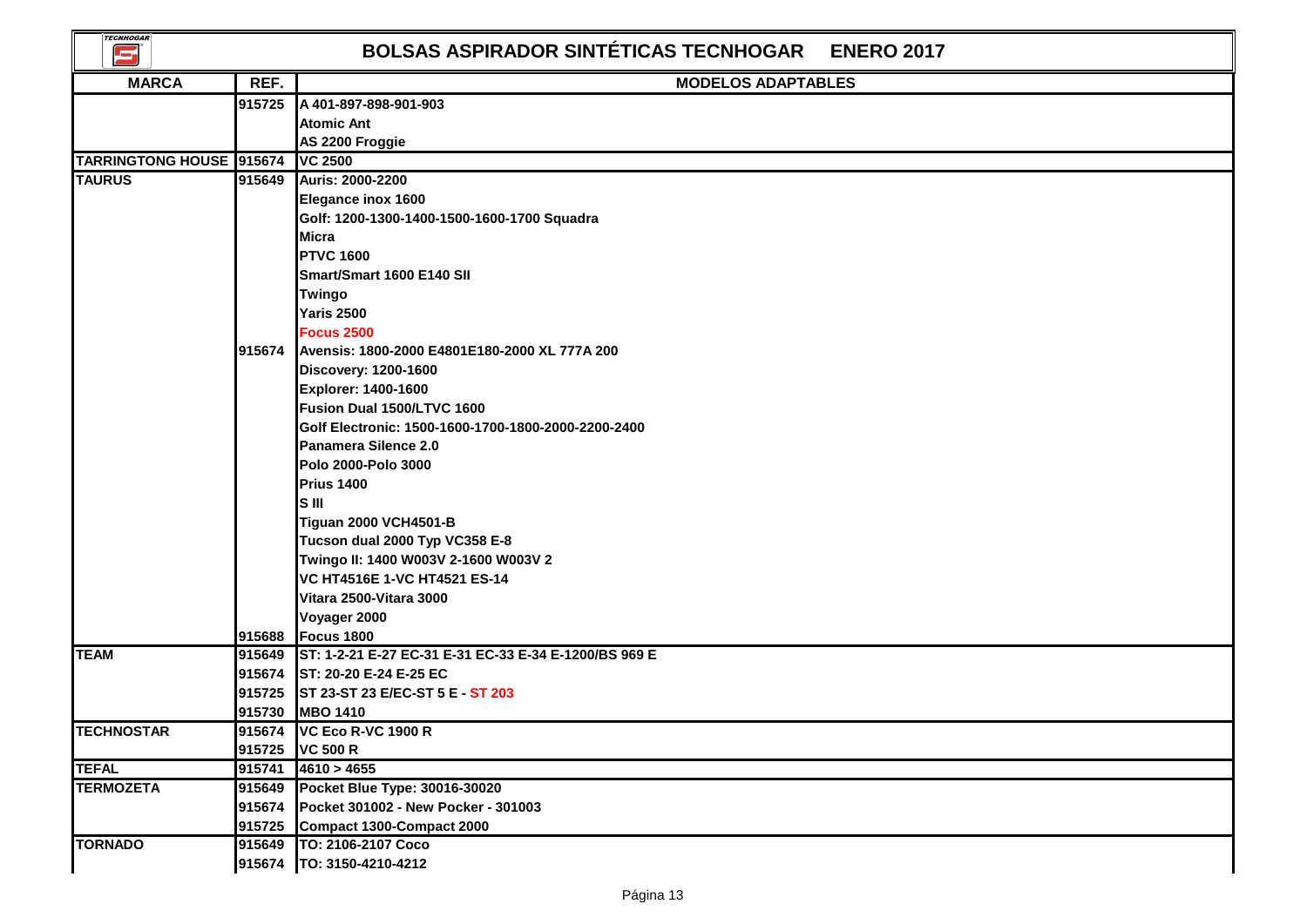| <b>TECNHOGAR</b><br>s |        | <b>BOLSAS ASPIRADOR SINTÉTICAS TECNHOGAR</b><br><b>ENERO 2017</b>                   |
|-----------------------|--------|-------------------------------------------------------------------------------------|
| <b>MARCA</b>          | REF.   | <b>MODELOS ADAPTABLES</b>                                                           |
|                       | 915688 | <b>Bolido TO 1600-1750</b>                                                          |
|                       |        | Bolido-Bolido Type B01: 4510-4515                                                   |
|                       |        | Modelys CA 6200                                                                     |
|                       |        | S Bag                                                                               |
|                       |        | 915735 TO: Peque 1047-1048-1049-1057-1058-1059-6165 Camaleon                        |
| <b>TRISTAR</b>        |        | 915649 SZ: 1903-1910                                                                |
|                       |        | 915674 SZ: 1909-1914 - SZ 1920                                                      |
|                       |        | 915725 Electronic 2000-Ide Line-JC 861-JC 901-Mistral-Powerboy 1300                 |
| <b>UFESA</b>          |        | 915510 FA0202 - AC 2000 - AC 2100 - ACTIVA - AC 2500 - AC 2501                      |
|                       |        | AC 5000 - AC 6201 - OPTIMA - AP 8000 - AP 9000                                      |
|                       |        | 915639 AS: 2015-2016 Mini Mousy-2018-2020 N/01 Big bag                              |
|                       |        | AT: 2014-2015-4213-4214-4215                                                        |
|                       |        | <b>VCBS 122 V00</b>                                                                 |
|                       |        | 915649 AT: 7407 Mousy E-7506 Mousy E                                                |
|                       |        | <b>SZ 1910</b>                                                                      |
|                       |        | 915674 AC: 3514 Mousy-3515 Mousy-                                                   |
|                       |        | AC: 4000-4100-4200-4416 Evolution-4516 Evolution-4818 Power-4819 Power-4820 Power S |
|                       |        | AC: 3000 - 3010 - 5010 - 5015 - Activa                                              |
|                       |        | AS: 2316-2318-2320 Clyner Plus/Arian/C                                              |
|                       |        | AT: 03-06-07-08-09-4201-4202-4203-4221-4222-4223                                    |
|                       |        | AT: 310 Mousy Power Plus-7311-7312-7313 Mousy Argenta                               |
|                       |        | AT: 9009 Typhoon-9017-9018 Prioris-9019-9320                                        |
|                       |        | Cuat: 01-02-5                                                                       |
|                       |        | FA 0410 - FA 3000                                                                   |
|                       |        | <b>Mousy</b>                                                                        |
|                       |        | <b>Selecta</b>                                                                      |
|                       |        | Tristar                                                                             |
|                       |        | <b>VC 130 TIFFANY</b>                                                               |
|                       |        | 915686 AC: 4922-5500 Ciceris Dual-5518 Ciceris                                      |
|                       |        | AT: 4211 Ciceris-4212 Ciceris-4217 Ciceris-4218 Ciceris-BS 55 Ciceris               |
|                       | 915725 | <b>FA 0201</b>                                                                      |
|                       |        | AS: 1915-1916-2200 Froggie-2201 Boggi-2202 Boggi-Expert-6201                        |
|                       |        | <b>Mini Mousy</b>                                                                   |
|                       |        | 915735 AT: 9120 Actron-9220 Actron-9221                                             |
| <b>UNIVERSAL</b>      | 915619 | <b>Bolsa aspirador universal</b>                                                    |
| <b>UPSUS</b>          | 915649 | <b>VC 127</b>                                                                       |
| <b>VICETRONIC</b>     | 915725 | <b>VCE 101</b>                                                                      |
| <b>WELSTAR</b>        | 915649 | Mini Turbo 1410                                                                     |
|                       | 915674 | Turbo: 1290-1490-2001                                                               |
|                       | 915725 | Mini Turbo 1420-Mini Turbo 1421                                                     |
| <b>ZANUSSI</b>        | 915688 | PTO HUP: 01-02/ZAN: 3615-3630                                                       |